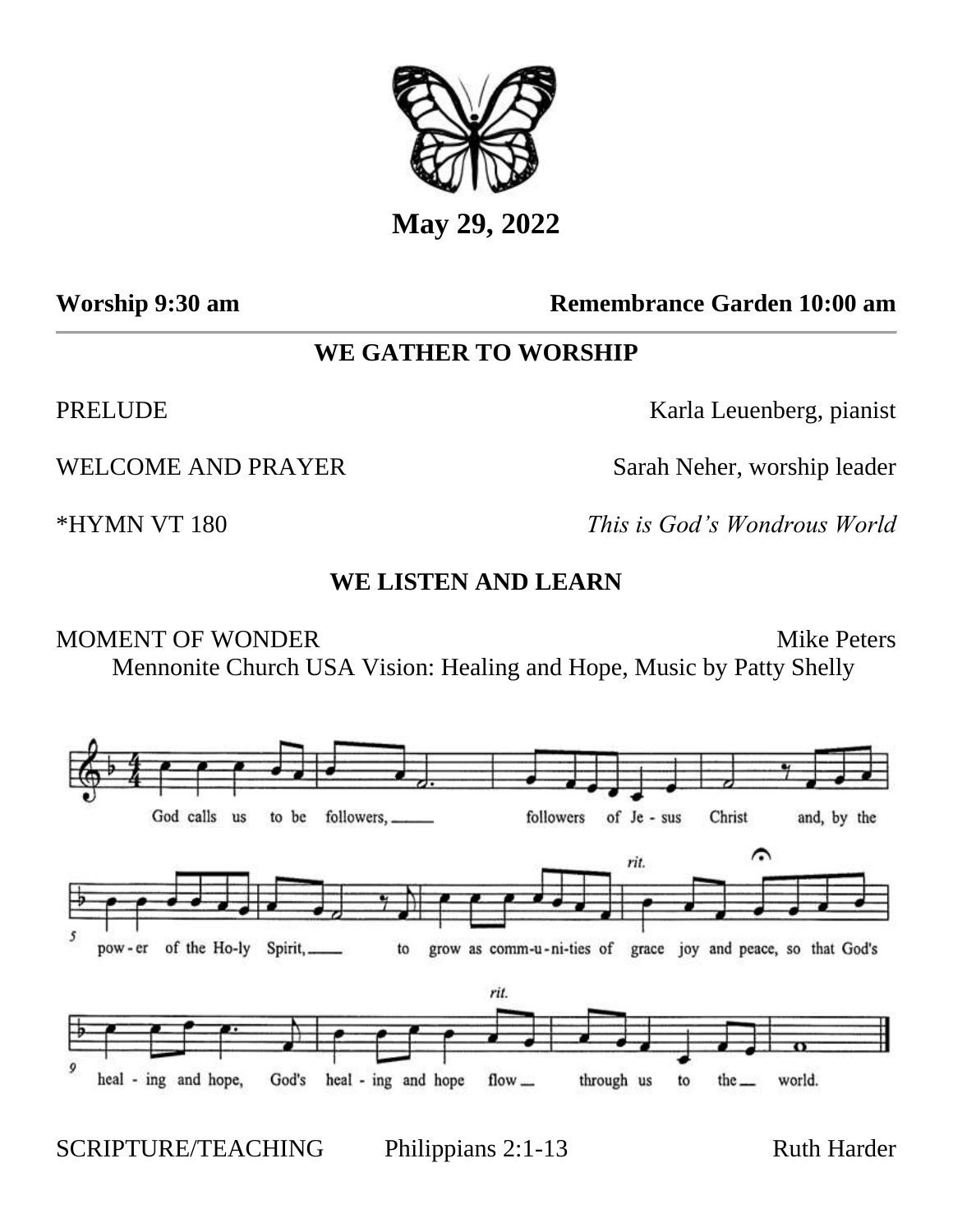## **WE RESPOND AND SHARE**

## SHARING JOY

*We welcome the introduction of guests and visitors during this time. One way we get to know one another is by signing the friendship registers. Once the register reaches the center aisle, please pass it back to the outer aisle.*

#### SHARING CONCERNS

## PRAYING TOGETHER

*Slips of paper are available in the pew racks for those who wish to offer joys and concerns silently and anonymously. These papers, if put in the offering plate, will be placed in the prayer bowl table at the front of the sanctuary.* 

#### **OFFERING**

INVITATION TO THE REMEMBRANCE GARDEN AND COMMUNION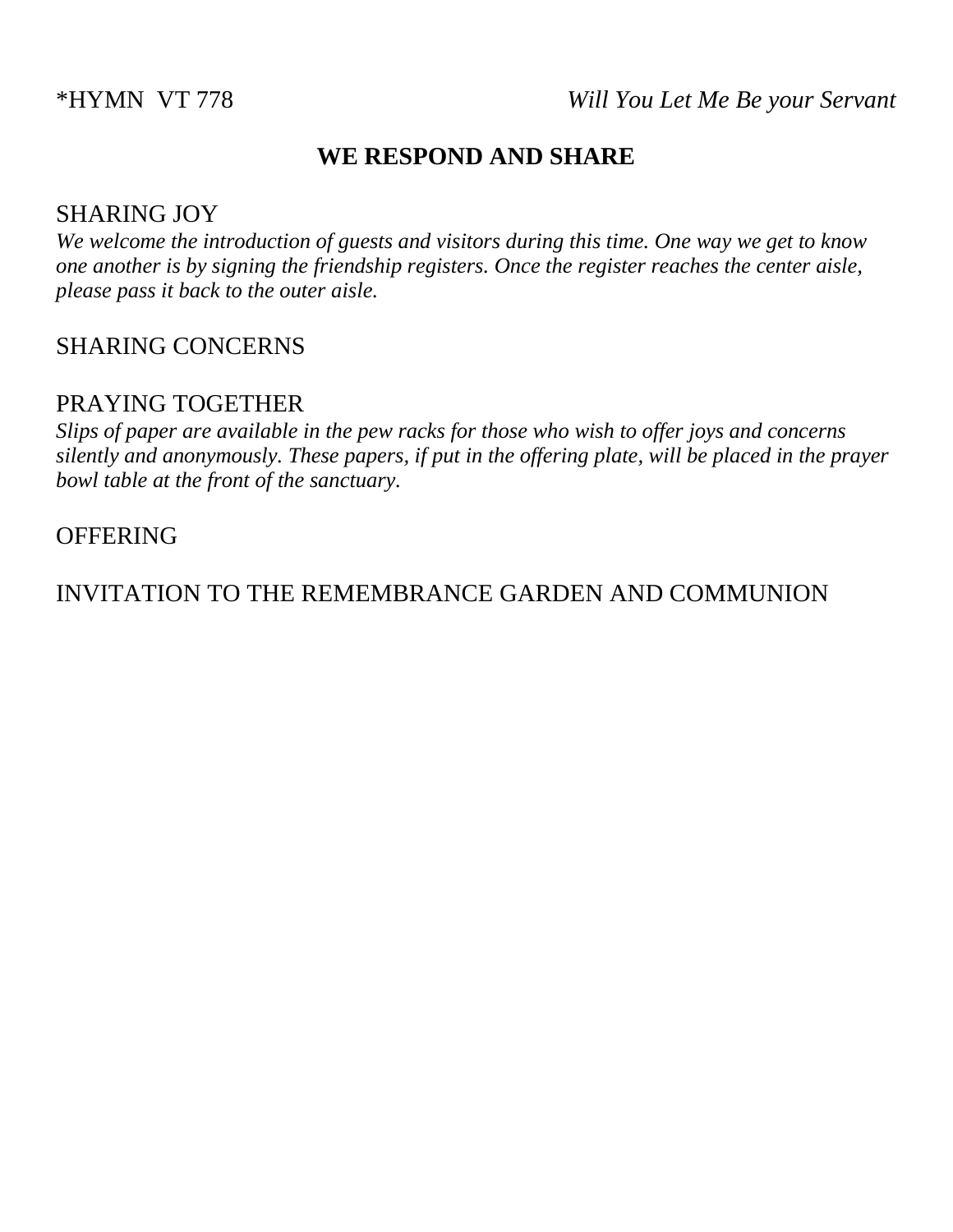

Text: Brian Wren (England), 1968, rev. 1993, © 1971, rev. 1995 Hope Publishing Company Music: American traditional (USA), Southern Harmony, 1854

 $^\circledR$